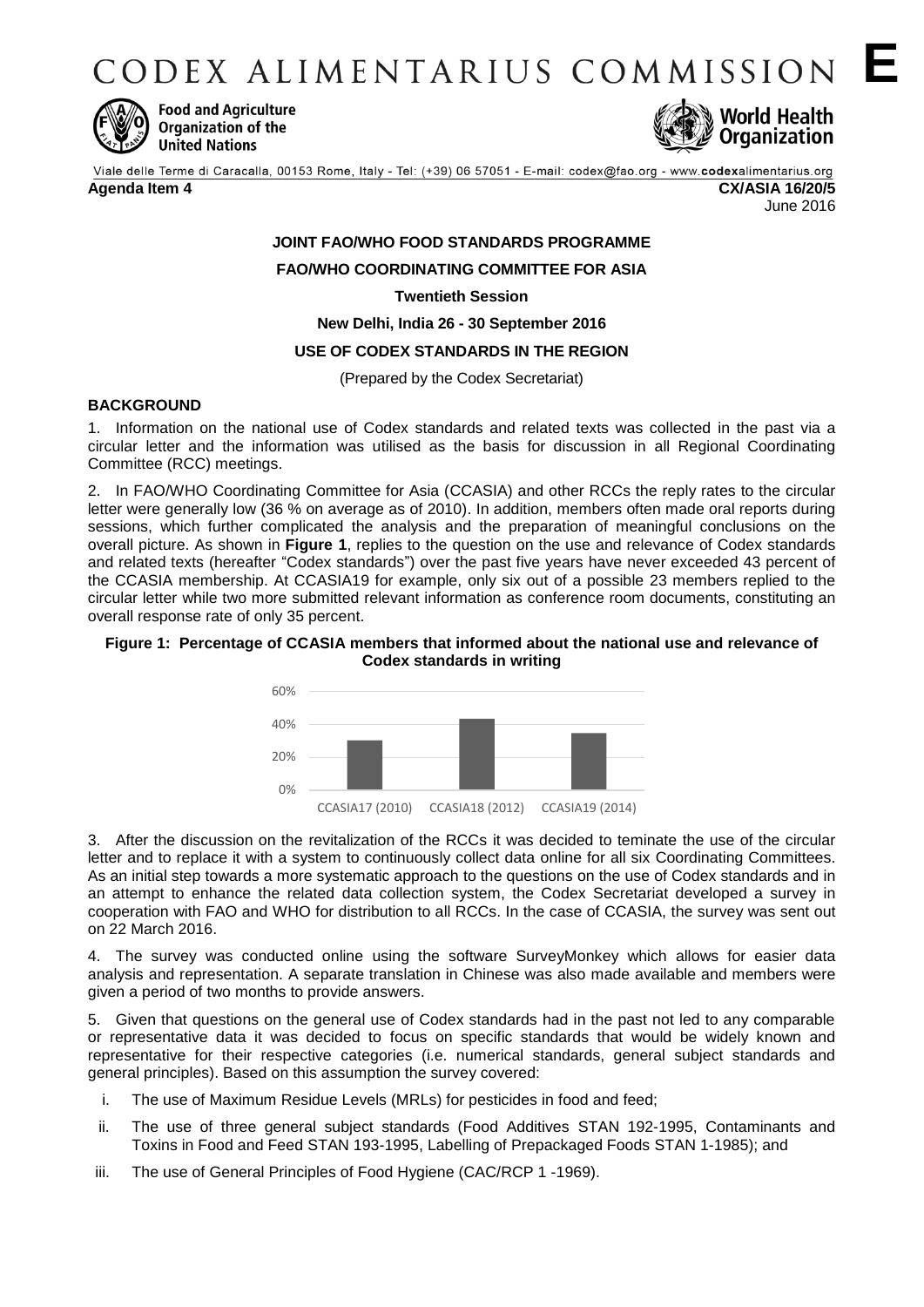<u>.</u>

In addition, members were asked about difficulties related to the general use of Codex standards and were informed that other specific standards could be covered in future rounds to build up over time a representative data set on the use of Codex texts worldwide.

## **ANALYSIS AND DISCUSSION SURVEY RESULTS**

6. The survey on the use of Codex standards obtained a response rate of 61 percent (14 countries) in the Asia region (as of June 2016). The **Table** below marks all respondents in the region in bold.

#### **Table: Overview of respondents to the 2016 survey on use of Codex standards (respondents in bold)**

| Afghanistan                                 | <b>Maldives</b>    |
|---------------------------------------------|--------------------|
| Bangladesh                                  | <b>Mongolia</b>    |
| <b>Bhutan</b>                               | Myanmar            |
| <b>Brunei Darussalam</b>                    | Nepal              |
| Cambodia                                    | Pakistan           |
| China                                       | <b>Philippines</b> |
| <b>Democratic Peoples Republic of Korea</b> | Republic of Korea  |
| India                                       | <b>Singapore</b>   |
| <b>Indonesia</b>                            | Sri Lanka          |
| Japan                                       | Thailand           |
| Lao People's Democratic Republic            | <b>Viet Nam</b>    |
| <b>Malaysia</b>                             |                    |

- 7. The full survey results can be found in Appendix I and a summary in the following.
- i. *Use of Codex MRLs for pesticides in food and feed*: Around half of the respondents stated that they apply or are in the process of adopting Codex MRLs for all pesticides regulated or registered in the country. The other half uses Codex MRLs at least for some of the pesticides regulated in the country.
- ii. *Use of the General Standard for Food Additives (Codex STAN 192-1995)*: The technical content, structure and wording of the national regulation(s) are in over 60 percent of the responding countries comparable to the Codex standard or only contain minimal editorial changes for the regulated additives. The remaining respondents answered that they have partially adopted the standard, which means that only parts of their national standards or regulations are identical with the Codex standard or that their national texts contain some technical deviations from what is stipulated in the Codex standard (e.g. for some additives).
- iii. Use of General Standard for Contaminants and Toxins in Food and Feed (Codex STAN 193-1995): The standard is fully adopted by over 70 percent of the respondents. The remaining countries have partially adopted the standard.
- iv. *General Standard for the Labelling of Pre-packaged Foods (Codex STAN 1-1985):* As in the case of 7(iii), the standard is fully adopted by over 70 percent while the rest of respondents have a partial adoption of the standard in place.
- v. *Use of General Principles of Food Hygiene:* All survey respondents have national legal requirements for good hygienic practices related to food and have aligned their legislation with the Codex General Principles of Food Hygiene (CAC/RCP 1-1969). While around 40 percent also require the application of the Hazard Analysis and Critical Control Point (HACCP) system in their country and align their respective legal requirements with Codex provisions (i.e. Annex 1 to CAC/RCP 1-1969), the remaining 60 percent of the respondents have optional or no implementation of the HACCP system.
- vi. *Difficulties with regards to the use of Codex provisions*: Around half of the members of the Asia region have identified their biggest difficulties with regards to the use of Codex standards and related texts. These can be group as follows:<sup>1</sup>

<sup>1</sup> Points (1) – (3) are difficulties stated by more than one country, while points (4) – (6) are only stated by one county each.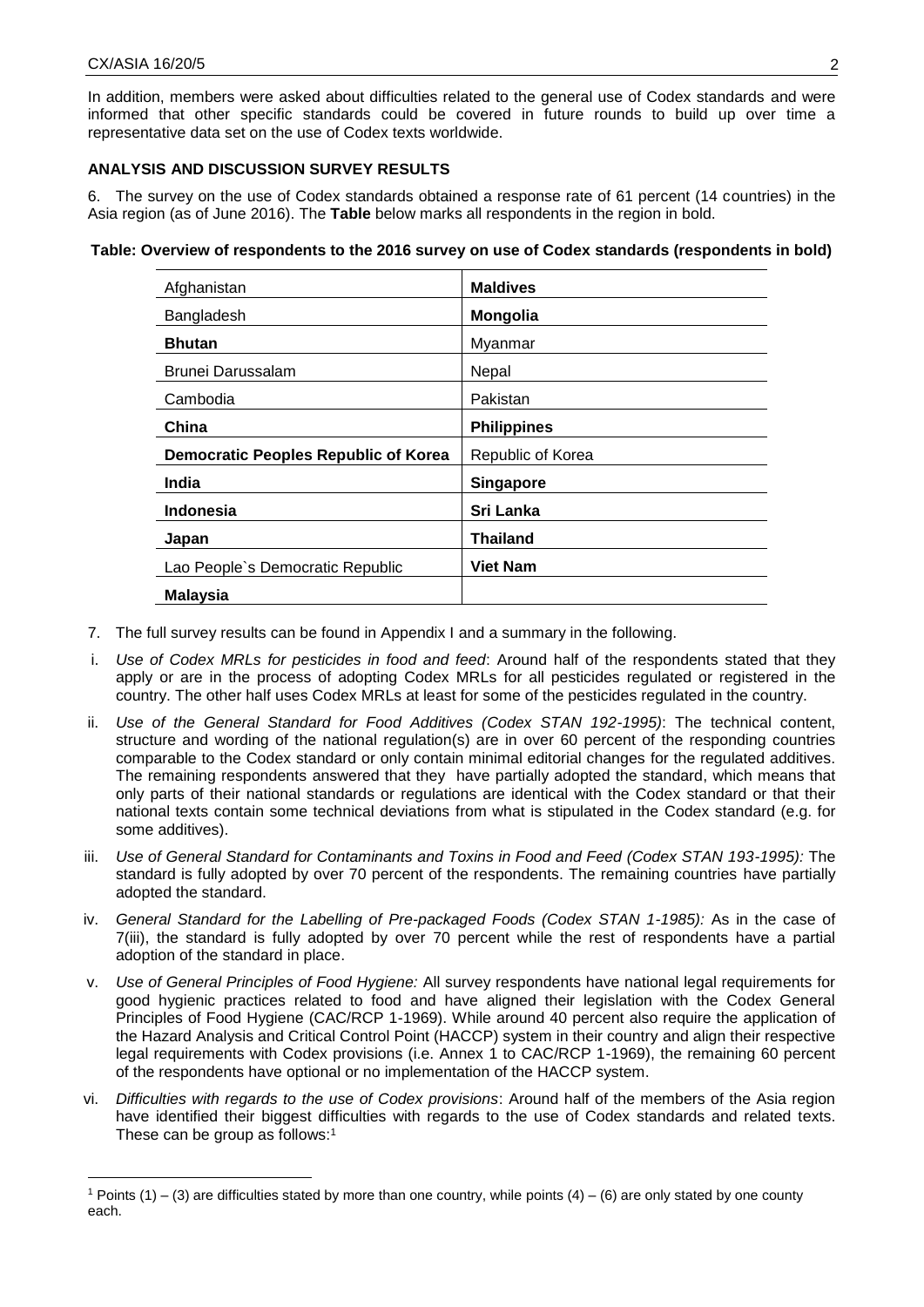- (1) too high resource investments combined with unavailability of local implementation capacity;
- (2) adaptation of Codex standards to the national context/reality;
- (3) duration of the Codex standard development and implementation process which sometimes leads to a decrease in the relevance of the final product;
- (4) a lack of basic national food safety laws;
- (5) the challenge to catch up with frequent changes in Codex MLs and MRLs; and
- (6) a lack of awareness of Codex provisions in the industry (particularly primary production).

8. Overall, the survey on use of Codex standards obtained a high completion rate of 61 percent and respondents generally judged the survey as easy and well explained. The survey results are thus considered representative for the Asia region.

9. Codex general principles for food hygiene are broadly used in the region. As far as the application of the HACCP system is concerned, 43 percent of respondents have aligned their legislation with Codex provisions. Furthermore, members are either fully or partially adopting Codex provisions for pesticide MRLs, food additives, contaminants and toxins in food and feed as well as for labelling of pre-packaged foods. For the latter two standards full adoption is lowest (29 percent) as shown in **Figure 2**.





10. The majority of difficulties regarding the use of Codex standards in Asia relate to a lack of national resources and capacity. In addition, the duration of the standard development and the subsequent national implementation process in some cases lowers the actual relevance of the standard for the recipient country.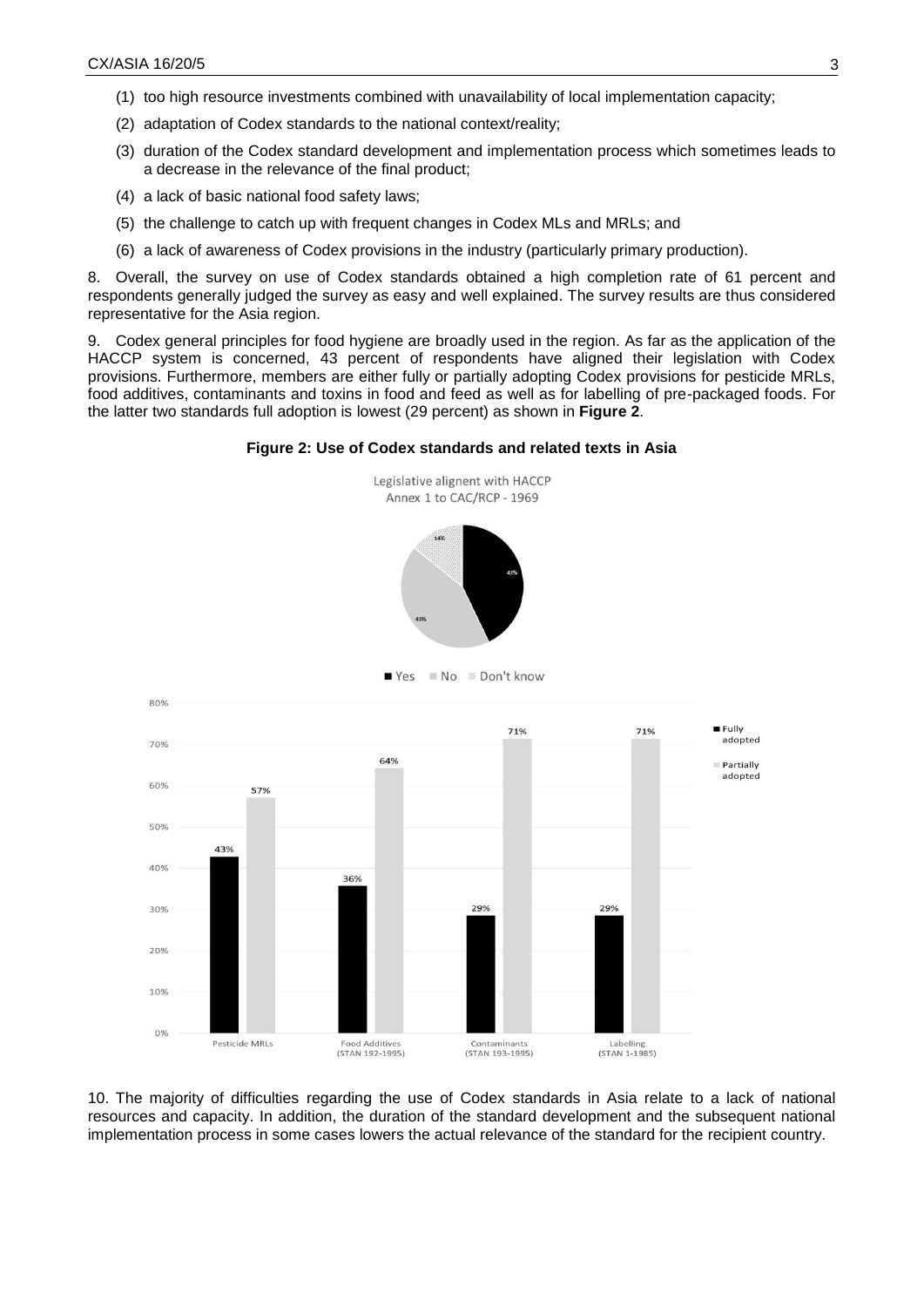### **CONCLUSIONS AND RECCOMENDATIONS**

#### *Conclusion*

11. The survey results indicate that in the CCASIA region, the national food legislations of members are aligned to the Codex General Principles of Food Hygiene and legal requirements related to Good Hygienic Practices exist. However, there are varying degrees of adoption of other horizontal standards on food safety and consumer protection (i.e. labelling of pre-packaged foods, general standard for contaminants and toxins in food and feed; general standard for food additives and MRLs for pesticides).

#### *Recommendation*

12. The survey provides useful information that could support future national assessments and actions in the region. CCASIA is requested to take note of the results of the survey and to provide inputs on the following questions that could guide future action by the Codex Secretariat in this area:

- (a) *Format and approach*: Are you satisfied with the design of the survey? Do you agree with the approach chosen and explained in paragraph 5?
- (b) *Use of the results:* Do you consider the results useful? If so, would you like to have the information stored online (i.e. embedded in the Codex website) providing an opportunity to update national information and review the information of other countries?
- (c) *Scope of next survey:* Which areas of Codex work would you like to see covered in future (if any)?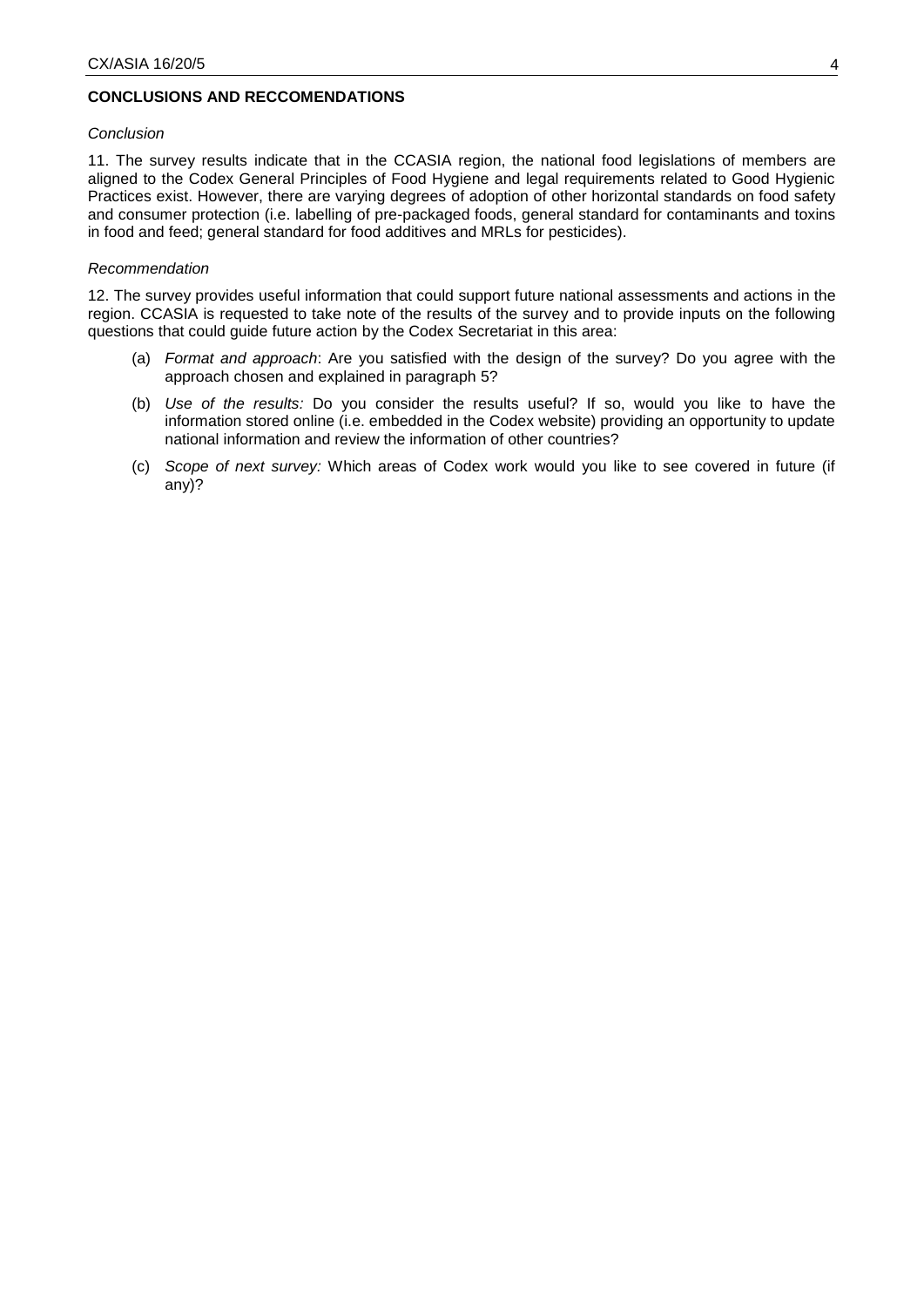## **APPENDIX I – SURVEY QUESTIONS AND ANSWERS**

**Question 1. To what extent are Codex MRLs for pesticides in food and feed adopted in your country?**

| Fully adopted     | 6  | 43%  |
|-------------------|----|------|
| Partially adopted | 8  | 57%  |
| Not used at all   | 0  | 0%   |
| don't know        | 0  | 0%   |
|                   | 14 | 100% |

#### **Question 2. Please use this field to provide any additional comments or explanations (max. 100 words).**

The Codex MRLs are actually used in almost all regulated pesticides in food and feed in the country. There is a government agency that handles this specific concern. However it is not appropriate to say full adoption at this stage.

Pesticides are been evaluated by a committee to adopt the standards

officially we have not yet adopted the standard, but we refer to codex standards and we are in the process of adapting the standard

Some of the MRLs have been adopted, and the process is ongoing at the moment. However we are establishing the MRLs based on our domestic situation.

In the phase of the implementation, the analytical methods for the MRLs are very important. Recommendations of the analytical methods accompanying with the MRLs will be very useful.

Some Codex MRLs that have intake concern for the national population will not be adopted to be used as national MRLs.

Our country has adopted CAC/MRL\_1Maximum Residue Limits (MRLs) for Pesticides in 2008 as a national standard and has not updated since and CAC/MRL\_2 Maximum Residue Limits for Veterinary Drugs in Food in 2009 as a national standard and also has not updated since then. CAC/MRL\_3 Extraneous Maximum Residue Limits (EMRLs) has not adopted

#### **Question 3. To what extent is the General Standard for Food Additives (CODEX STAN 192-1995) adopted in your country?**

| Fully adopted     | 5  | 36%  |
|-------------------|----|------|
| Partially adopted | 9  | 64%  |
| Not used at all   | 0  | 0%   |
| don't know        | C  | 0%   |
|                   | 14 | 100% |

#### **Question 4. Please use this field to provide any additional comments or explanations (max. 100 words).**

There are some food additives which are not registered with the country's Food and Drug Administration and therefore, are not adopted.

Additives relevant to our country are been adopted

Methods of analysis and sampling and food labelling have been fully adapted and food additives, contaminants in food and feed and nutrition and foods for special dietary use are in the process of adaptation.

In case of food additives in which the exposures exceed the ADI, especially, sweeteners, colours, and preservatives, we establish our own MLs.

We have initially adopted General Standard for Food Additives in 2007 and updated on 2015.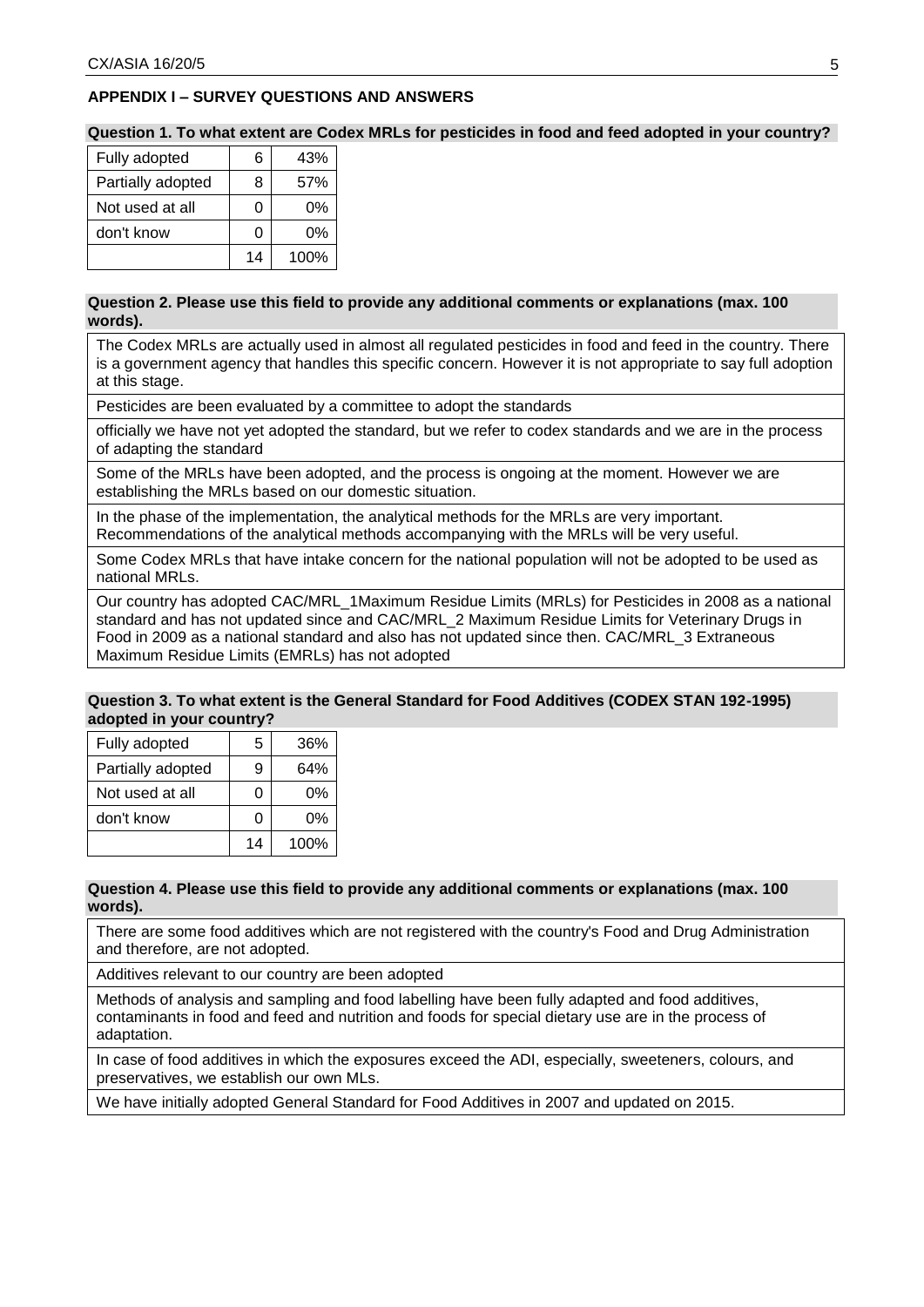**Question 5. To what extent is the General Standard for Contaminants and Toxins in Food and Feed (CODEX STAN 193-1995) adopted in your country?**

| Fully adopted     | Δ  | 29%  |
|-------------------|----|------|
| Partially adopted | 10 | 71%  |
| Not used at all   | ი  | 0%   |
| don't know        | U  | በ%   |
|                   | 14 | 100% |

### **Question 6. Please use this field to provide any additional comments or explanations (max. 100 words).**

Some national MLs are equivalent to Codex MLs while some other MLs are established using Codex MLs as a guideline.

We have initially adopted General Standard for Contaminants and Toxins in Food and Feed in 2007 and started updating but has fully adopted yet.

### **Question 7. To what extent is the General Standard for the Labelling of Pre-packaged Foods (CODEX STAN 1-1985) adopted in your country?**

| Fully adopted     |    | 29%  |
|-------------------|----|------|
| Partially adopted | 10 | 71%  |
| Not used at all   |    | 0%   |
| don't know        |    | 0%   |
|                   | 14 | 100% |

### **Question 8. Please use this field to provide any additional comments or explanations (max. 100 words).**

There are some specific provisions that are not applicable to the country and therefore not included in the national regulations

Labelling and advertising regulation is in force

We have included some extra points relevant to our national requirements and adapted this standard.

The part of "date marking" should be stated more clearly.

Some provisions are different from our national standard for labelling.

Country has adopted General Standard for the Labelling of Prepackaged Foods in 2007 as a national standard but has not updated since then

## **Question 9. Do you have legal requirements for good hygienic practices (GHP) related to food in your country?**

| Yes        | 14 | 100% |
|------------|----|------|
| N٥         | O  | 0%   |
| Don't know | 14 | 100% |

**Question 10. If yes, is your legislation aligned with the General Principles of Food Hygiene (CAC/RCP 1 -1969)?**

| <b>Yes</b> | 14 | 100% |
|------------|----|------|
| N٥         | n  | 0%   |
| Don't know | O  | 0%   |
|            | 14 | 100% |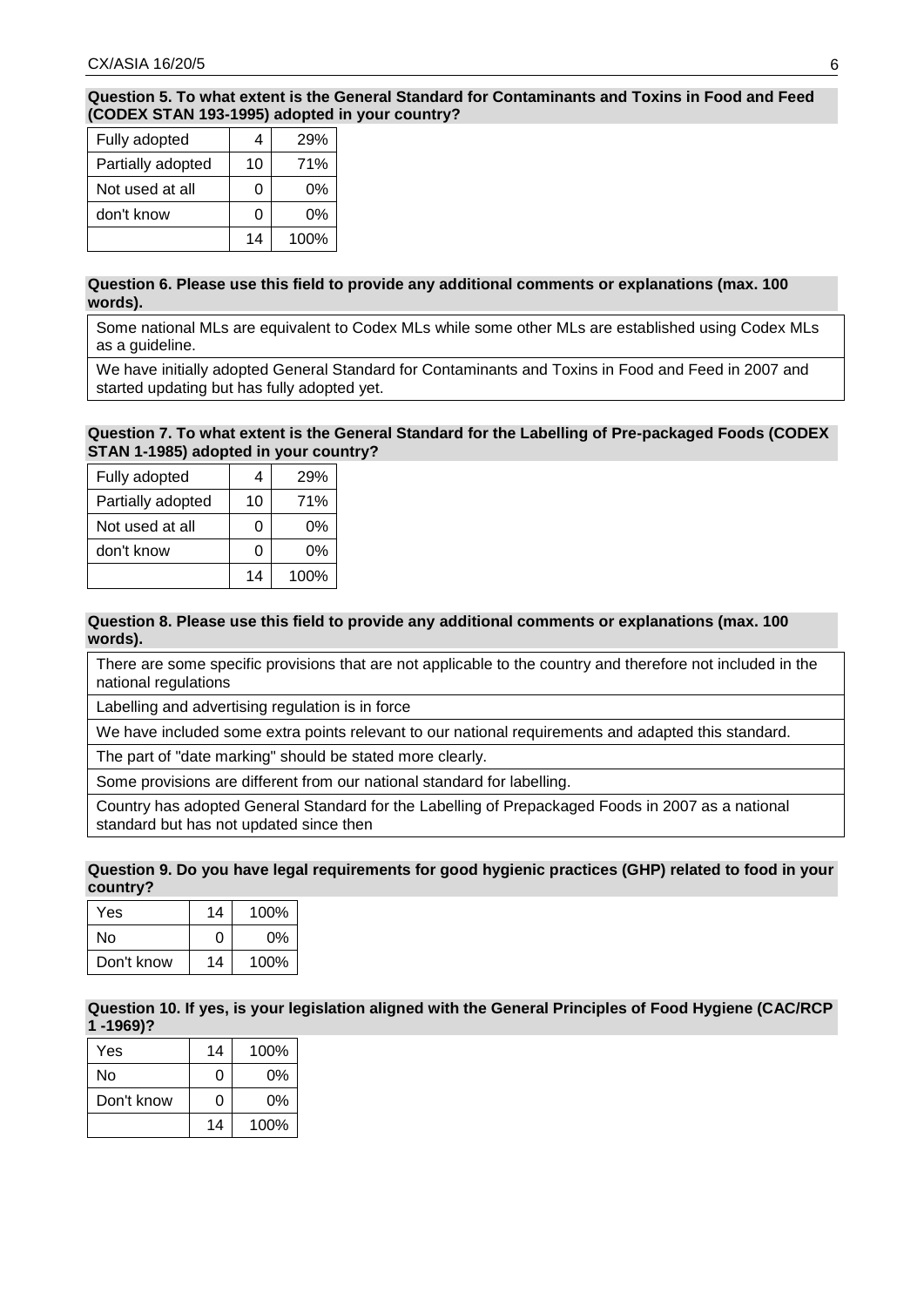### **Question 11. Do you have legal requirements for the application of the Hazard Analysis and Critical Control Point (HACCP) system in your country?**

| Yes        | 6  | 43%  |
|------------|----|------|
| N٥         | 8  | 57%  |
| Don't know | 0  | 0%   |
|            | 14 | 100% |

### **Question 12. If yes, is your legislation aligned with the HACCP system and guidelines for its application (Annex 1 to CAC/RCP 1 -1969)?**

| Yes        | 6  | 43%  |
|------------|----|------|
| N٥         | 6  | 43%  |
| Don't know | 2  | 14%  |
|            | 14 | 100% |

#### **Question 13. Please use this field to provide any additional comments or explanations (max. 100 words).**

HACCP implementation is optional.

We do have HACCP requirements as a voluntary standard for the food business operators who are willing and ready to implement.

We have approved new Food LAW and Food SAFETY LAW in 2012 and it has sanctioned that any food producers must implement good practices starting from January 2014. Accordingly we have developed regulations of implementing good practices and based on Codex texts. We have adopted General Principles of Food Hygiene standard in 2003 as a national standard. Several good practices standards are adopted as a national standard, however, there is a need to update it and adopt remaining standards.

#### **Question 14. Where do you see the biggest difficulties with regards to the use of Codex standards and related texts?**

Not all codex standards and related texts can be applied to the national context

To integrate Codex standards in local context

The requirement of translating Codex standards being voluntary to be adopted as mandatory regulatory standards. The process required delays immediate implementation. Too high resource investment.

Partially developed food control system

Lack of food law in the country

The Codex standards and related texts sometimes do not match the domestic standards/situation. They may sometimes be more stringent than the existing standards with respect to the contaminants and pesticides. In case of commodity standards some of the provisions are not practically implementable and therefore cannot be enforced as such.

Some of the Codex standards were developed in the last century and among them, several standards need to be updated. Besides that, the long process and speed of food standard development might prevent the widely utilization of the Codex standards.

Related texts not sufficiently responding to national needs

Unavailable human resource skills

The cost of implementation is the biggest difficulties in the use of Codex text since the practices. For example, HACCP requires the personnel who understands the principles and willingness to improve of the food business operator.

The process of development of Codex standards are slow. Number of commodity standards are limited. The MLs and MRLs provisions change frequently

Lack of awareness on Codex standards and texts in primary production and most of the time too high resource investments derives; Lack of human and financial resources for adequate implementation; Lack of national scientific data; Language difficulties when translating.